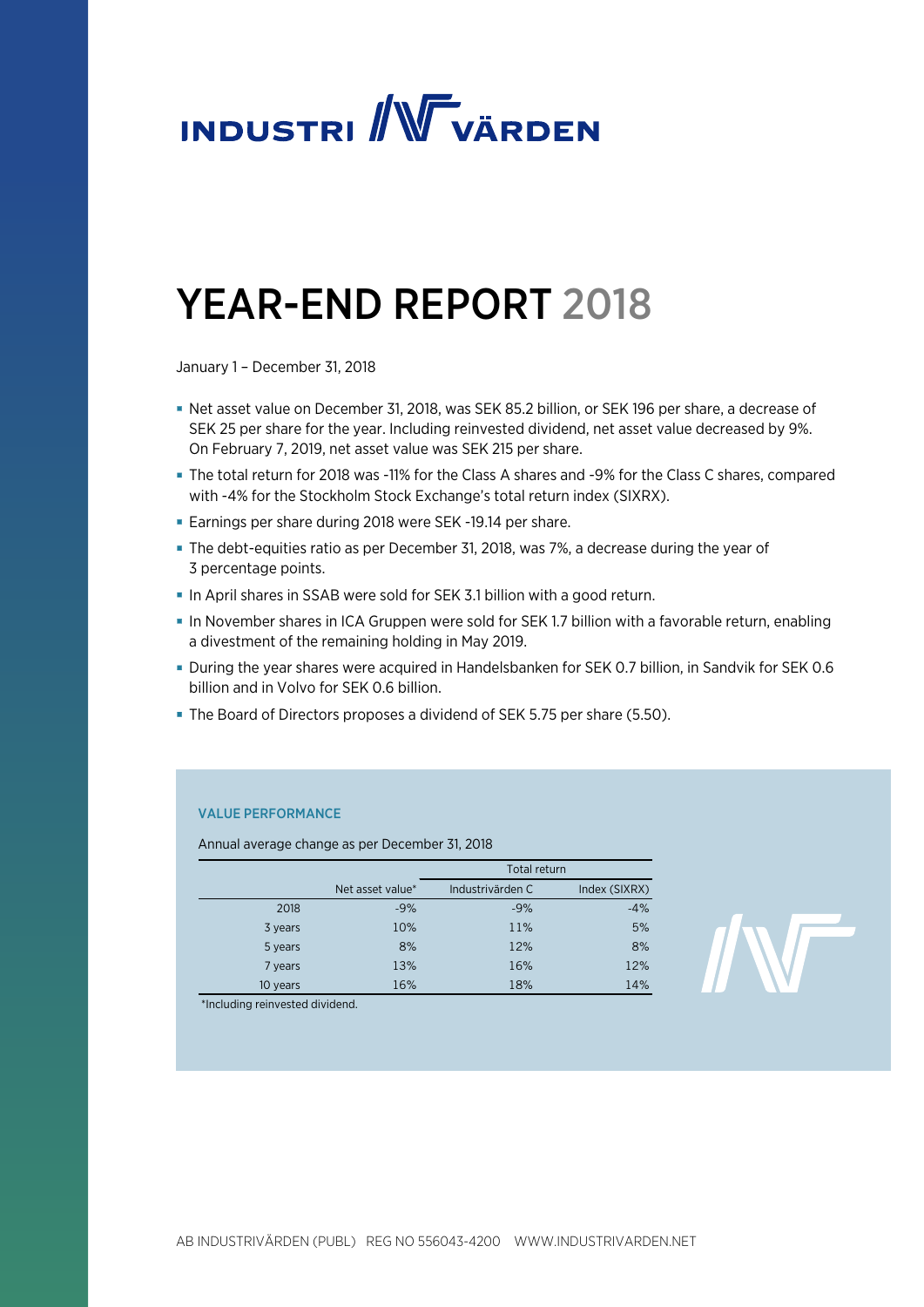### CEO's message

#### EXTERNAL FACTORS

The underlying economy developed well during the first nine months of 2018, but during the fourth quarter, uncertainty mounted and the pace of growth slowed. The growth rate increased for the full year in the U.S., but it decreased in Europe and large parts of Asia. During 2018 we saw rising geopolitical tensions, growing protectionism and worries over an economic slowdown, rising interest rates and a scaling back of financial stimulus measures. Altogether this had a damping effect on the stock market, which had very negative performance during the fourth quarter. Thus far into the current year, the stock market has had a positive development. The underlying areas of concern remain, however, which is why we are entering 2019 in a more uncertain situation.

#### PORTFOLIO COMPANIES

Our portfolio companies are continuing their work with efficiency improvement and continuously adapting their operations to the markets' requirements. Volvo and Sandvik showed favorable financial development after a few years of extensive change work. The companies also have strong balance sheets and have increased their financial flexibility. Handelsbanken continues to develop a successful business model built upon a strong customer focus and decentralized decision-making. Recruitment of a new CEO is currently in progress, as the current CEO will be retiring in autumn 2019. Essity is dealing with higher raw material prices, among other things, through conscious efficiency improvement work. SCA and SSAB have specialized themselves in selected customer segments and are working continuously with their costs. During the year Ericsson and Skanska continued their work on focusing their respective businesses and improving profitability. Although work remains, a number of important steps have been taken in the right direction.

#### INDUSTRIVÄRDEN'S PERFORMANCE

Net asset value decreased by SEK 11.1 billion in 2018, or -9% including reinvested dividend, compared with -4% for the Stockholm Stock Exchange total return index (SIXRX). At the same time, the total return for the Class A and C shares was -11% and -9%, respectively. The equities portfolio's relatively large exposure to companies that are sensitive to market fluctuations affected its performance during the year. However, from a slightly longer perspective, it is gratifying to note that we – with a foundation in the refined strategy that we presented in February 2016 – generated a competitive total return during the last three-year period. During this period the Class C shares generated an average total return that is higher than the total return index by 6 percentage points per year.

 In 2018 we conducted a number of investment activities that have further strengthened our ability to generate good future growth in value. In April we divested more than half of our shareholding in SSAB for SEK 3.1 billion, which was a good deal where we were able to realize part of the growth in value of our SSAB holding. In addition, in November we sold more than a fourth of our holding in ICA Gruppen to ICA-handlarnas Förbund for SEK 1.7 billion. By acquiring a put option from the same counterparty, we have enabled a full divestment of our remaining shareholding in May 2019. The transactions secure an annual total return of 22% during the holding period, which make ICA Gruppen a very good investment. In addition to these divestments of approximately SEK 4.8 billion, we made investments for a total of SEK 1.8 billion. These pertained to purchases in Sandvik, Volvo and Handelsbanken – companies that we know well and in which we see clear growth potential. All in all we realized built-up value and laid the foundation for future growth in value. Through a decrease in borrowing we have also increased our flexibility in a more uncertain economic situation. With a base in a good financial position, the Board of Directors proposes a dividend of SEK 5.75 per share, representing an increased dividend by 5%.

Stockholm, February 8, 2019

Helena Stjernholm **CEO**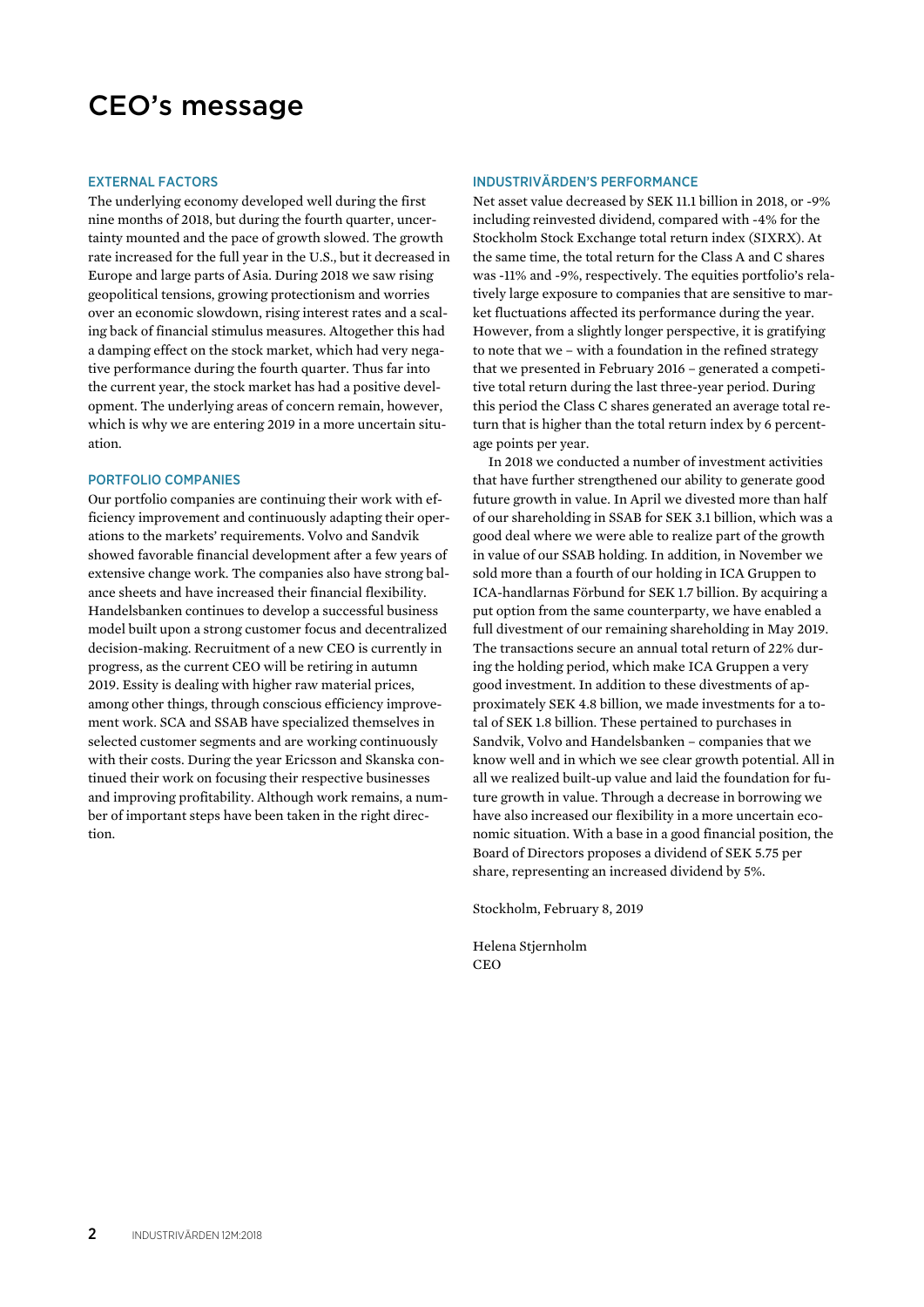### **Overview**

#### INDUSTRIVÄRDEN IN BRIEF

Industrivärden conducts long-term value-creating asset management through active ownership. The operation is conducted in two main processes, investment and active ownership. Active ownership is exercised primarily through involvement in nomination processes for board elections, through board representation and through evaluation of company boards, CEOs and executive management. Industrivärden monitors its portfolio companies continuously and where necessary, by influencing the portfolio companies' overall development through their respective boards. Through these measures Industrivärden contributes to the portfolio companies' growth in value over time. Industrivärden's long-term objective is to increase net asset value and thereby generate a return for the shareholders that exceeds the market's required rate of return. Taking into account the risk profile of the portfolio's investments, the shareholders are to be given a total return which over time is higher than the average for the Stockholm Stock Exchange.

More information can be found at www.industrivarden.net.

#### COMPOSITION OF EQUITIES PORTFOLIO AND NET ASSET VALUE

|                                        | 12/31/2018    |                          |             |                | 12M:2018 |                 |                  |                     |       |
|----------------------------------------|---------------|--------------------------|-------------|----------------|----------|-----------------|------------------|---------------------|-------|
|                                        |               | Share of<br>ownership, % |             |                |          | Market value    | Total<br>return  | TR for the<br>stock |       |
|                                        |               |                          |             | Share of       |          |                 |                  |                     |       |
| Portfolio companies                    | No. of shares | Capital                  | Votes       | value, %       |          | SEK M SEK/share | SEK <sub>M</sub> | $\%$                |       |
| Handelsbanken A                        | 202,900,000   | 10.4                     | 10.6        | 22             | 19,945   | 46              | $-1,356$         | $-6$                |       |
| Sandvik                                | 152,300,000   | 12.1                     | 12.1        | 21             | 19,243   | 44              | $-2,182$         | $-10$               |       |
| Volvo A                                | 142,600,000   | 6.9<br>22.2<br>18        | 16,570      | 39             | $-4,857$ | $-22$           |                  |                     |       |
| Volvo B                                | 3,600,000     |                          |             |                | 417      |                 |                  | $-24$               |       |
| Essity A                               | 35,000,000    | 9.5<br>29.9<br>16        |             | 7,630          | 33       | $-584$          | $-3$             |                     |       |
| Essity B                               | 31,800,000    |                          | 6,920       |                |          | $-4$            |                  |                     |       |
| Ericsson A                             | 86,052,615    | 2.6<br>15.1              |             | $\overline{7}$ | 6,660    | 15              | 2,227            | 48                  |       |
| Ericsson B                             | 1,000,000     |                          |             | 78             |          |                 | 47               |                     |       |
| <b>SCA A</b>                           | 35,000,000    |                          | 9.5<br>29.7 |                | 5        | 2,503           | 11               | $-1,243$            | $-23$ |
| <b>SCAB</b>                            | 31,800,000    |                          |             |                | 2,185    |                 |                  | $-17$               |       |
| ICA Gruppen                            | 14,016,262    | 7.0                      | 7.0         | 5              | 4,440    | 10              | 603              | 10                  |       |
| Skanska A                              | 12,667,500    | 6.9                      | 23.9        | 4              | 1,786    | 9               | $-629$           | $-13$               |       |
| Skanska B                              | 16,343,995    |                          |             |                | 2,305    |                 |                  | $-13$               |       |
| <b>SSAB A</b>                          | 44,334,933    | 4.3                      | 11.8        | 1              | 1,352    | 3               | $-359$           | $-31$               |       |
| Other                                  |               |                          |             | 0              | 136      | $\mathbf 0$     | $-4$             |                     |       |
| Equities portfolio                     |               |                          |             | 100            | 92,170   | 212             | $-8,384$         | -8                  |       |
| Interest-bearing net debt              |               |                          |             |                | $-6,601$ | $-15$           | Index:           | $-4$                |       |
| Adjustment regarding exchangeable bond |               |                          |             |                | $-368$   | $-1$            |                  |                     |       |
| Net asset value                        |               |                          |             |                | 85,201   | 196             |                  |                     |       |
| Debt-equities ratio                    |               |                          |             |                |          | 7%              |                  |                     |       |

#### EQUITIES PORTFOLIO, DECEMBER 31, 2018

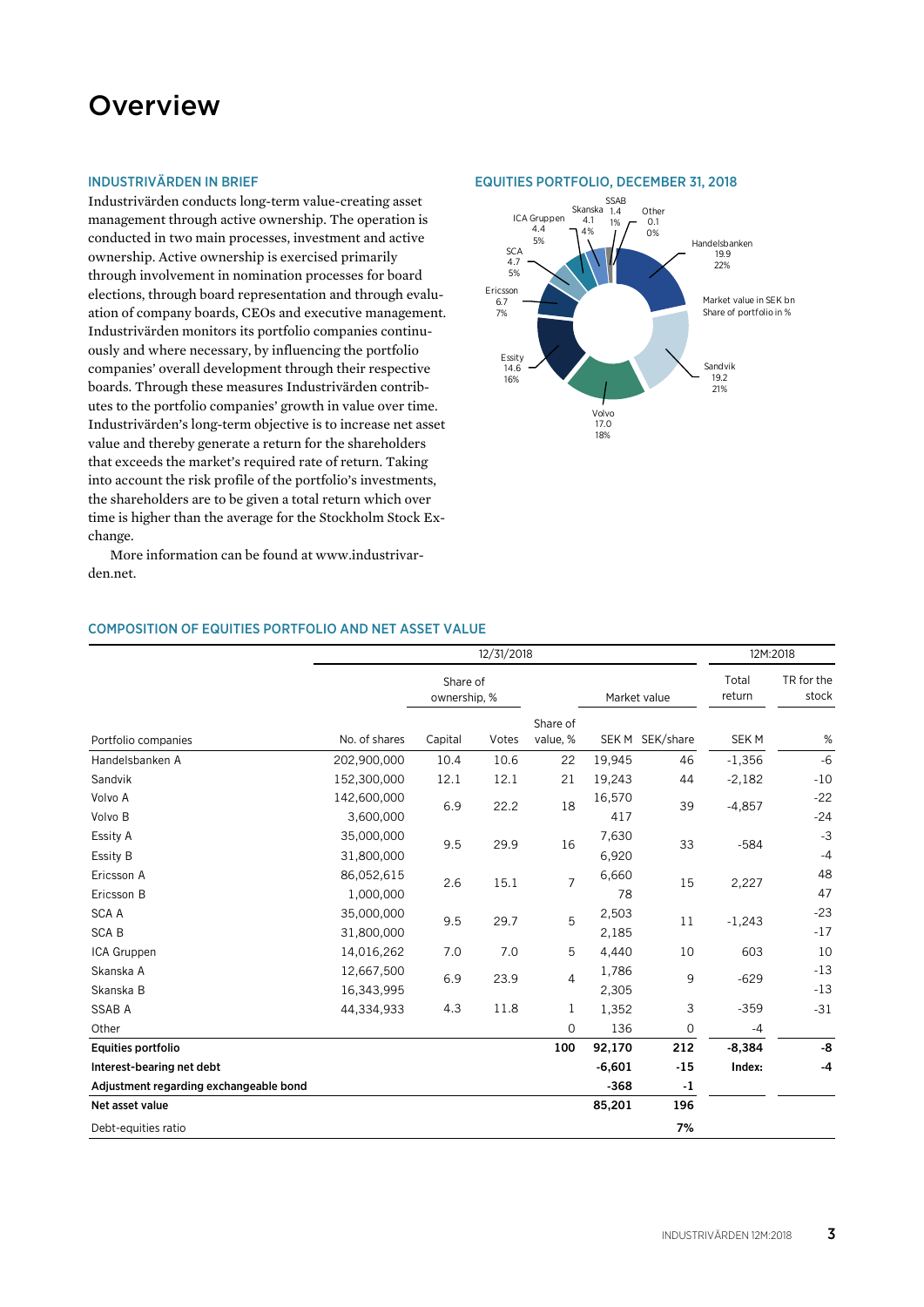### Performance

#### NET ASSET VALUE

Net asset value on December 31, 2018, was SEK 85.2 billion, or SEK 196 per share, a decrease of SEK 25 per share for the year. Including reinvested dividend, net asset value decreased by 9%. The Stockholm Stock Exchange's total return index (SIXRX) decreased by 4% during the same period.

Net asset value was SEK 215 per share on February 7, 2019.

During the last five and ten-year periods, net asset value grew by 8% and 16%, respectively, per year including reinvested dividend. The total return index (SIXRX) increased by 8% and 14%, respectively, during the same periods.

#### EQUITIES PORTFOLIO

During 2018 the value of the equities portfolio, adjusted for purchases and sales, decreased by SEK 11.9 billion. On December 31, 2018 the equities portfolio was worth SEK 92.2 billion, or SEK 212 per share. The shareholdings in Ericsson and ICA Gruppen made a positive contribution to the equities portfolio's value performance while, in particular, the holding in Volvo were weakening developments.

During the last three-year period the shareholdings in Sandvik, SSAB, Volvo and SCA generated higher total returns than the total return index (SIXRX). Essity and ICA Gruppen performed in line with the total return index. The shareholdings in Ericsson, Handelsbanken and Skanska had lower total returns than the total return index (SIXRX).

#### CASH FLOW

#### *Investment activities*

In April shares in SSAB were sold for SEK 3.1 billion. In November, shares in ICA Gruppen were sold for SEK 1.7 billion and a put option was acquired that enables the sale of the remaining holding in May 2019. In 2018, part of the outstanding exchangeable was redeemed by SEK 0.3 billion through the delivery of ICA Gruppen shares. See page 5 for further information.

During the year shares were acquired in Handelsbanken for SEK 0.7 billion, in Sandvik for SEK 0.6 billion and in Volvo for SEK 0.6 billion*.* 

#### *Dividend paid out 2018*

The Annual General Meeting on April 17, 2018, approved the Board of Directors' proposed dividend of SEK 5.50 per share (5.25). The total dividend payout amounted to SEK 2,394 M (2,285).

#### *Board of Directors' dividend proposal 2019*

The Board of Directors proposes a dividend of SEK 5.75 per share (5.50) and April 23, 2019, as the record date. The total dividend payout will amount to SEK 2 502 M.

#### *Management cost*

The management cost during 2018 was SEK 121 M (111), which on a yearly basis corresponded to 0.13% of the equities portfolio's value on December 31, 2018.

#### DEVELOPMENT OF NET ASSET VALUE 2018

|                              |        | 12/31/2018 | 12/31/2017 |           |  |
|------------------------------|--------|------------|------------|-----------|--|
|                              | SEK bn | SEK/share  | SEK bn     | SEK/share |  |
| Equities portfolio           | 92.2   | 212        | 107.3      | 247       |  |
| Interest-bearing net<br>debt | $-6.6$ | $-15$      | $-10.9$    | $-25$     |  |
| Adiustment                   |        |            |            |           |  |
| exchangeable                 | $-0.4$ | - 1        | $-0.1$     |           |  |
| Net asset value              | 85.2   | 196        | 96.3       | 221       |  |

#### DEVELOPMENT OF NET ASSET VALUE, 10 YEARS



#### CONTRIBUTION ANALYSIS OF SHAREHOLDINGS 2018



#### PERFORMANCE OF SHAREHOLDINGS, 3 YEARS

|                            | Annual average total return, % |
|----------------------------|--------------------------------|
|                            | 3 years                        |
| Sandvik                    | 22                             |
| <b>SSAB</b>                | 22                             |
| Volvo                      | 16                             |
| SCA <sup>*</sup>           | 14                             |
| Essity*                    | 6                              |
| ICA Gruppen                | 5                              |
| Ericsson                   | 2                              |
| Handelsbanken              | 1                              |
| Skanska                    | $-1$                           |
| Total return index (SIXRX) | 5                              |

\*For calculation methodology, see page 9.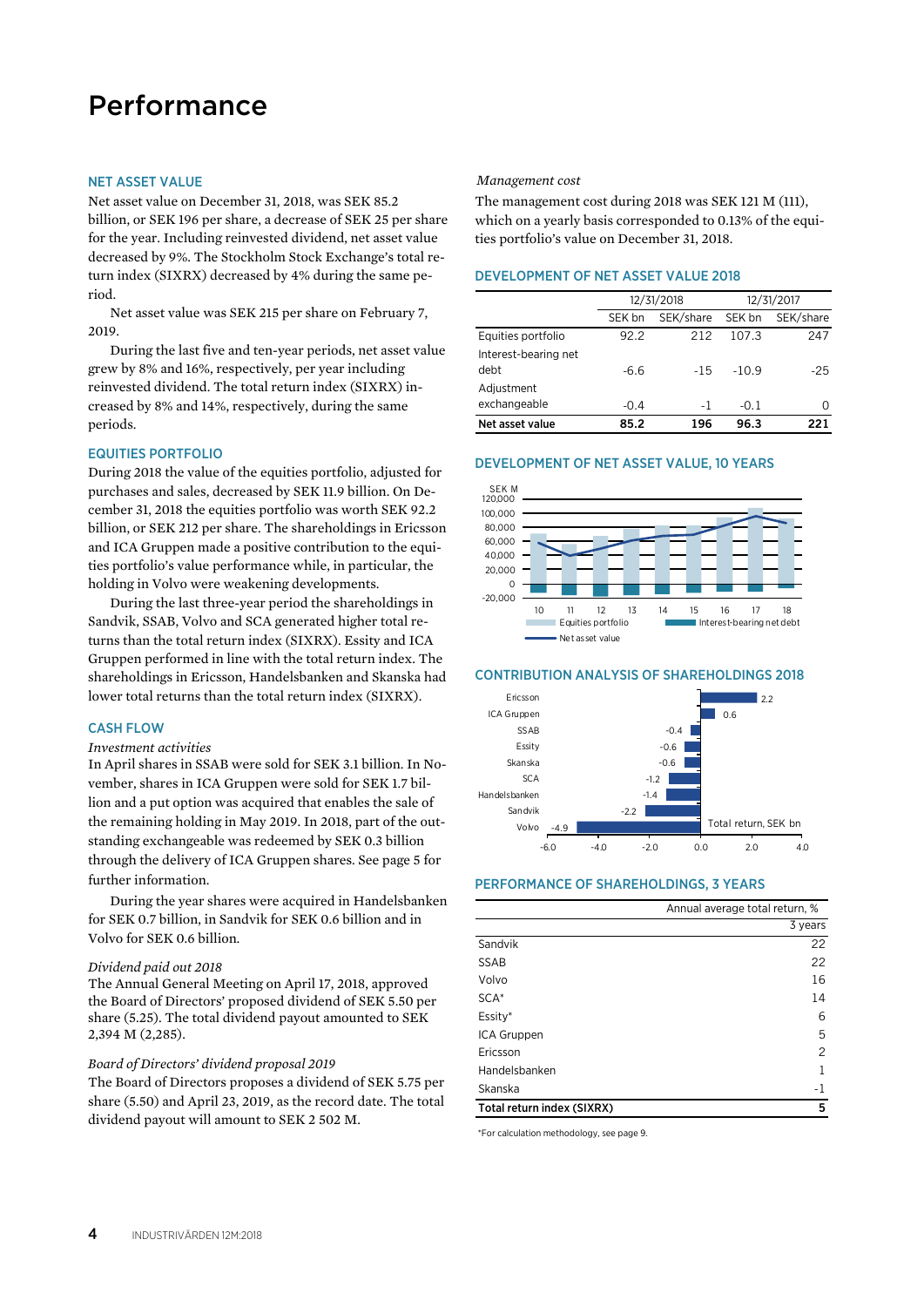#### FINANCING

#### *Interest-bearing net debt*

Interest-bearing net debt amounted to SEK 6.6 billion on December 31, 2018. The debt-equities ratio was 7% (10), and the equity ratio was 91% (88). The debt-equities ratio is calculated as interest-bearing net debt in relation to the market value of the equities portfolio.

On December 31, 2018, interest-bearing liabilities had an average capital duration of approximately 1 year, an average interest duration of approximately 4 months and carried an average interest rate of approximately 0.2%. Unutilized committed bank loans amount to SEK 3 billion.

No part of Industrivärden's borrowings is conditional on any covenants.

#### *Rating*

In May 2018 S&P Global Ratings upgraded Industrivärden's credit rating from A/Stable/A-1 to A+/Stable/A-1.

*Exchangeable and put option in ICA Gruppen's stock*  In 2014 a SEK 4.4 billion exchangeable bond was issued based on ICA Gruppen's stock. The bond matures on May 15, 2019 and was issued at a premium of approximately 38% to ICA Gruppen's share price at the time of issue and carries no interest. The strike price was SEK 290.52 per share as per December 31, 2018. In the event of a potential future exchange, there is a possibility to pay either with shares or with cash. In 2018, exchangeable holders called for redemptions corresponding to SEK 0.3 billion, whereby shares in ICA Gruppen were delivered.

In November 2018 Industrivärden communicated its ambition to divest its entire shareholding in ICA Gruppen. Against this background approximately one-fourth of the shareholding was sold to ICA-handlarnas Förbund, and a put option was acquired from the same counterparty. The put option gives Industrivärden the right to sell the remainder of its shareholding to ICA-handlarnas Förbund for SEK 290.52 per share on May 17, 2019. The put option is for the same number of shares as the exchangeable bond. Industrivärden is thereby guaranteed the opportunity of a full divestment at the terms and conditions applicable pursuant to the exchangeable bond.

#### INDUSTRIVÄRDEN SHARE DATA

The market prices for Industrivärden's Class A and C shares on December 31, 2018, were SEK 183.20 and SEK 179.20, respectively. The corresponding market prices on December 31, 2017, were SEK 211.60 and SEK 202.50 respectively.

The total return during the year 2018 was -11% for the Class A shares and -9% for the Class C shares. The Stockholm Stock Exchange's total return index (SIXRX) decreased by -4% during the same period. The total returns for Industrivärden's shares over longer periods of time are shown in the table on page 1 and for specific years in the table to the right.

At the 2011 Annual General Meeting, a share conversion clause was added to the Articles of Association. Shareholders have the right at any time to request conversion of Class A shares to Class C shares. During 2018, 883 shares were converted.

#### INTEREST-BEARING NET DEBT, DECEMBER 31, 2018

|                              | Credit<br>facility, | Utilized<br>amount. |           |
|------------------------------|---------------------|---------------------|-----------|
|                              | SEK M               | SEK M               | Maturity  |
| Exchangeable bond            |                     | 4.069               | 2019      |
| MTN-program                  | 8,000               | 2,809               | 2019-2021 |
| Commercial paper             | 3,000               | 500                 | 2019      |
| Pension debt                 |                     | 111                 |           |
| Other short-term borrowing   |                     | 75                  |           |
| <b>Total borrowing</b>       |                     | 7,564               |           |
| Less:                        |                     |                     |           |
| Interest-bearing receivables |                     | 177                 |           |
| Cash and cash equivalents    |                     | 786                 |           |
| Interest-bearing net debt    |                     | 6.601               |           |

#### SHARE STRUCTURE, DECEMBER 31, 2018

|                |               |              | Capital, | Votes. |
|----------------|---------------|--------------|----------|--------|
| Share class    | No. of shares | No. of votes | %        | %      |
| A (1 vote)     | 268.183.457   | 268.183.457  | 61.6     | 94.1   |
| $C(1/10$ vote) | 167,026,420   | 16,702,642   | 38.4     | 5.9    |
| Total          | 435,209,877   | 284,886,099  | 100.0    | 100.0  |

#### VALUE PERFORMANCE THE RESPECTIVE YEAR

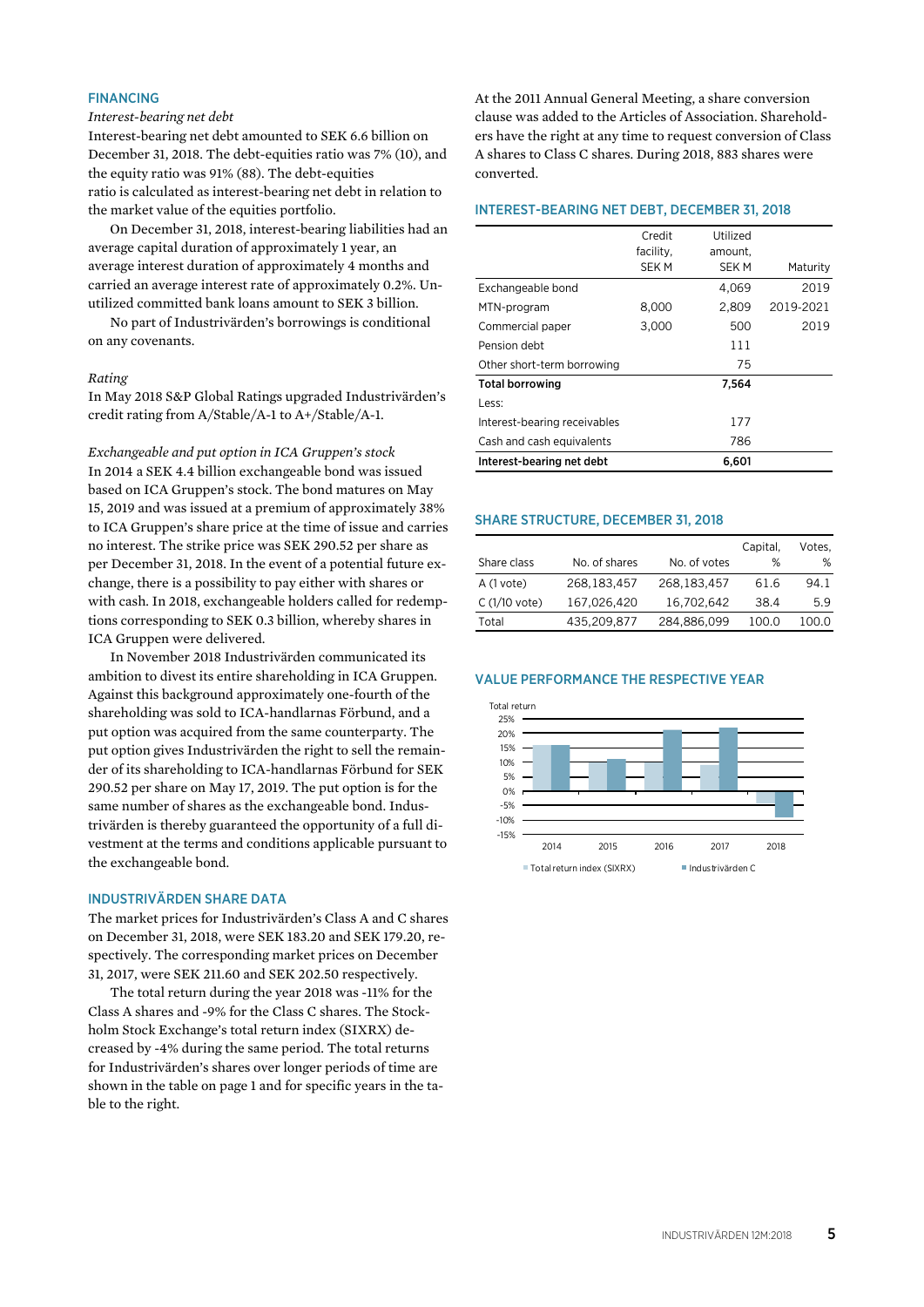#### NOMINATING COMMITTEE'S RECCOMENDATION FOR

#### BOARD OF DIRECTORS

The Nominating Committee proposes re-election of board members Pär Boman, Christian Caspar, Bengt Kjell, Nina Linander, Fredrik Lundberg, Annika Lundius, Lars Pettersson and Helena Stiernholm. In addition, Fredrik Lundberg is proposed for re-election as Chairman of the Board. The Nominating Committees other recommendations will be made public in the notice of the Annual General Meeting.

#### FINANCIAL CALENDAR

Annual report 2018: February 21, 2019 Interim report January–March: April 9, 2019 Annual General Meeting: April 17, 2019, in Stockholm Interim report January–June: July 5, 2019 Interim report January–September: October 7, 2019

#### CONTACT PERSONS

Sverker Sivall, Head of Corporate Communication and Sustainability Phone: +46-8-666 64 19 E-mail: ssl@industrivarden.se Jan Öhman, CFO Phone: +46-8-666 64 45 E-mail: jon@industrivarden.se

#### CONTACT INFORMATION

AB Industrivärden (publ) Box 5403, SE-114 84 Stockholm, Sweden Registered office: Stockholm Reg. no.: 556043-4200 Switchboard: +46-8-666 64 00 info@industrivarden.se www.industrivarden.net

#### TICKER CODES

INDUC:SS, Bloomberg INDUc.ST, Reuters INDU C, NASDAQ OMX

#### PUBLICATION

This information is such that AB Industrivärden is required to make public pursuant to the EU Market Abuse Regulation. The information was submitted for publication, through the agency of the Head of Corporate Communication and Sustainability stated above, at 11:00 a.m. CET on February 8, 2019.

#### AUDITORS' REVIEW REPORT

Following is the auditors' review report of interim financial information prepared in accordance with IAS 34 and Ch. 9 of the Swedish Annual Accounts Act.

#### *Introduction*

We have reviewed the interim report for AB Industrivärden (publ) for the period January 1 – December 31, 2018. The board of directors and the CEO are responsible for the preparation and presentation of the interim financial information in accordance with IAS 34 and the Swedish Annual Accounts Act. Our responsibility is to express a conclusion on this interim report based on our review.

#### *Scope of review*

We conducted our review in accordance with the International Standard on Review Engagements ISRE 2410, Review of Interim Report Performed by the Independent Auditor of the Entity. A review consists of making inquiries, primarily of persons responsible for financial and accounting matters, and applying analytical and other review procedures. A review is substantially less in scope than an audit conducted in accordance with International Standards on Auditing, ISA, and other generally accepted auditing standards in Sweden. The procedures performed in a review do not enable us to obtain assurance that we would become aware of all significant matters that might be identified in an audit. Accordingly, we do not express an audit opinion.

#### *Conclusion*

Based on our review, nothing has come to our attention that causes us to believe that the interim report is not prepared, in all material respects, in accordance with IAS 34 and the Swedish Annual Accounts Act, regarding the Group, and with the Swedish Annual Accounts Act, regarding the Parent Company.

Stockholm, February 8, 2019 PricewaterhouseCoopers AB

Magnus Svensson Henryson Authorized Public Accountant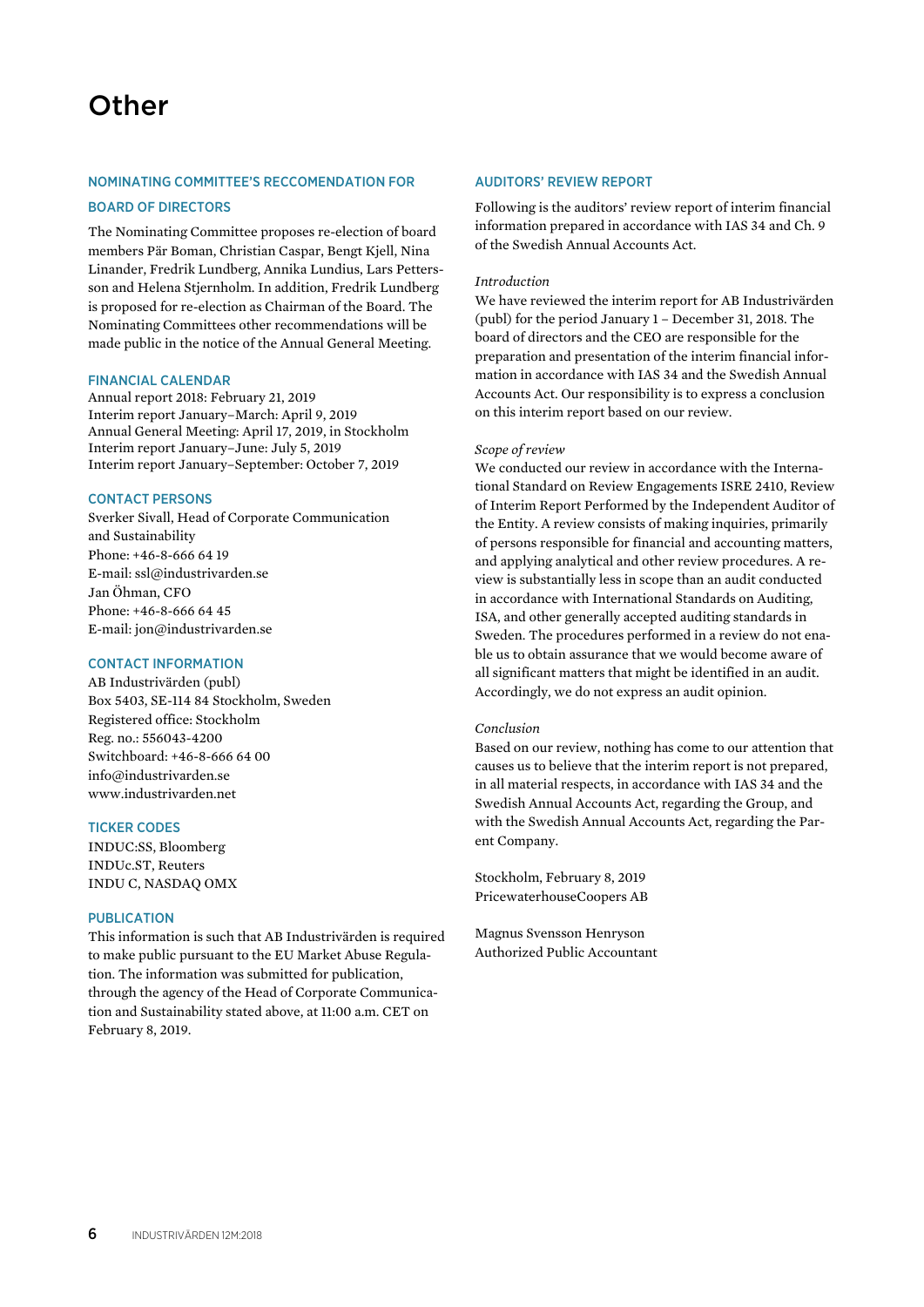## Financial statements

#### GROUP

|                                                          | 2018           | 2017      | 2018      | 2017      |
|----------------------------------------------------------|----------------|-----------|-----------|-----------|
| <b>SEKM</b>                                              | Oct.-Dec.      | Oct.-Dec. | Jan.-Dec. | Jan.-Dec. |
| <b>INCOME STATEMENT</b>                                  |                |           |           |           |
| Dividend income from stocks                              | $\overline{0}$ | 0         | 3,764     | 2,786     |
| Change in value of stocks, etc.                          | $-17,305$      | 482       | $-11,954$ | 12,957    |
| Management cost                                          | $-31$          | $-29$     | $-121$    | $-111$    |
| <b>Operating income</b>                                  | $-17,336$      | 453       | $-8,311$  | 15,632    |
| Financial items                                          | $-7$           | $-2$      | $-19$     | $-77$     |
| Income after financial items                             | $-17,343$      | 451       | $-8,330$  | 15,555    |
| Tax                                                      |                |           |           |           |
| Net income for the period                                | $-17,343$      | 451       | $-8,330$  | 15,555    |
| Earnings per share, SEK                                  | $-39.85$       | 1.04      | $-19.14$  | 35.76     |
| STATEMENT OF COMPREHENSIVE INCOME                        |                |           |           |           |
| Net income for the period                                | $-17,343$      | 451       | $-8,330$  | 15,555    |
| Items that are not to be reveresed in the inc. statement |                |           |           |           |
| Actuarial gains and losses on pensions                   | $-14$          | -6        | $-14$     | -6        |
| Comprehensive income for the period                      | $-17,357$      | 445       | $-8,344$  | 15,549    |
|                                                          |                |           |           |           |
| BALANCE SHEET as per end of period                       |                |           |           |           |
| Equities                                                 |                |           | 92,170    | 107,289   |
| Other non-current assets                                 |                |           | 11        | 12        |
| Total non-current assets                                 |                |           | 92,181    | 107,301   |
| Cash and cash equivalents                                |                |           | 786       | 613       |
| Other current assets                                     |                |           | 273       | 446       |
| Total current assets                                     |                |           | 1,059     | 1,059     |
| <b>Total assets</b>                                      |                |           | 93,240    | 108,360   |
| Shareholders' equity                                     |                |           | 85,142    | 95,880    |
| Non-current interest-bearing liabilities                 |                |           | 2,170     | 7,292     |
| Non-current non interest-bearing liabilities             |                |           | 36        | 368       |
| Total non-current liabilities                            |                |           | 2,206     | 7,660     |
| Current interest-bearing liabilities                     |                |           | 5,394     | 4,523     |
| Other liabilities*                                       |                |           | 498       | 297       |
| Total current liabilities                                |                |           | 5,892     | 4,820     |
| Total shareholders' equity and liabilities               |                |           | 93,240    | 108,360   |
| <b>CASH FLOW</b>                                         |                |           |           |           |
| Cash flow from operating activities                      |                |           | 3,492     | 2,594     |
| Cash flow from investing activities                      |                |           | 3,252     | $-103$    |
| Cash flow from financing activities**                    |                |           | $-6,571$  | $-2,701$  |
| Cash flow for the period                                 |                |           | 173       | $-210$    |
| Cash and cash equivalents at end of period               |                |           | 786       | 613       |

\* Of which, the option component of the exhangeable bond, totaling SEK 371 M, which at the time of issue amounted to a total of SEK 335 M.

\*\* Of which, dividends of SEK 2,394 M (2,285) paid to shareholders.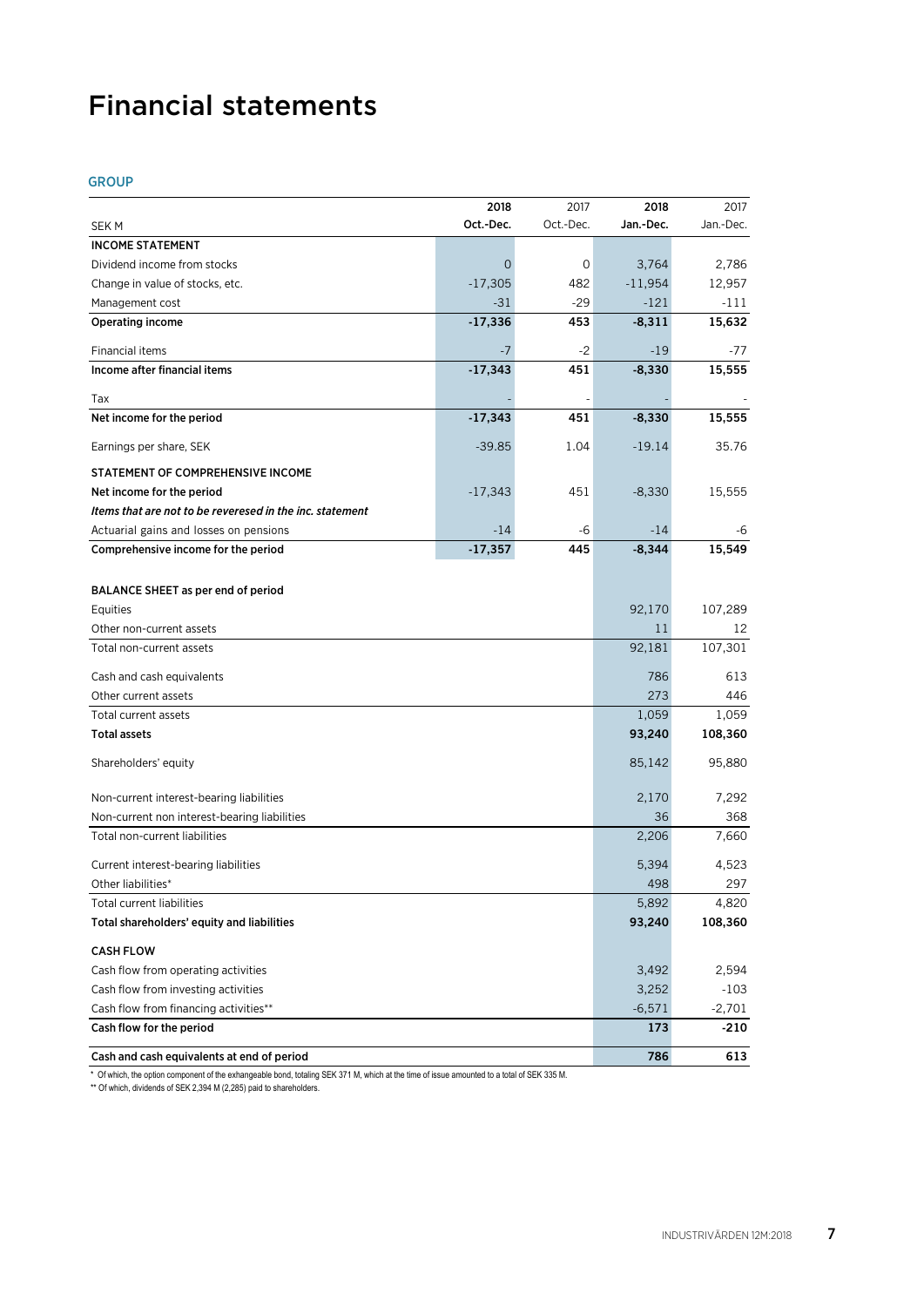|                                                   | 2018      | 2017      |
|---------------------------------------------------|-----------|-----------|
| <b>SEKM</b>                                       | Jan.-Dec. | Jan.-Dec. |
| <b>CHANGES IN SHAREHOLDERS' EQUITY</b>            |           |           |
| Opening shareholders' equity as per balance sheet | 95,880    | 82,129    |
| Conversion and other                              |           | 486       |
| Comprehensive income for the period               | $-8,344$  | 15,549    |
| Dividend                                          | $-2,394$  | $-2,285$  |
| Closing shareholders' equity as per balance sheet | 85,142    | 95,880    |
| INTEREST-BEARING NET DEBT at end of period        |           |           |
| Cash and cash equivalents                         | 786       | 613       |
| Interest-bearing assets                           | 177       | 272       |
| Non-current interest-bearing liabilities          | 2,170     | 7.292     |
| Current interest-bearing liabilities              | 5,394     | 4,523     |
| Interest-bearing net debt                         | 6.601     | 10.930    |

#### PARENT COMPANY

|                                            | 2018      | 2017      |
|--------------------------------------------|-----------|-----------|
| <b>SEKM</b>                                | Jan.-Dec. | Jan.-Dec. |
| <b>INCOME STATEMENT</b>                    |           |           |
| Operating income                           | $-4,991$  | 12,145    |
| Income after financial items               | $-5,007$  | 12,121    |
| Income for the period                      | $-5,007$  | 12,121    |
| Comprehensive income for the period        | $-5,021$  | 12,115    |
| BALANCE SHEET as per end of period         |           |           |
| Non-current assets                         | 53,600    | 63,883    |
| Current assets                             | 788       | 2,021     |
| <b>Total assets</b>                        | 54,388    | 65,904    |
| Shareholders' equity                       | 46,233    | 53,647    |
| Non-current liabilities                    | 2,206     | 7,660     |
| <b>Current liabilities</b>                 | 5,949     | 4,597     |
| Total shareholders' equity and liabilities | 54,388    | 65,904    |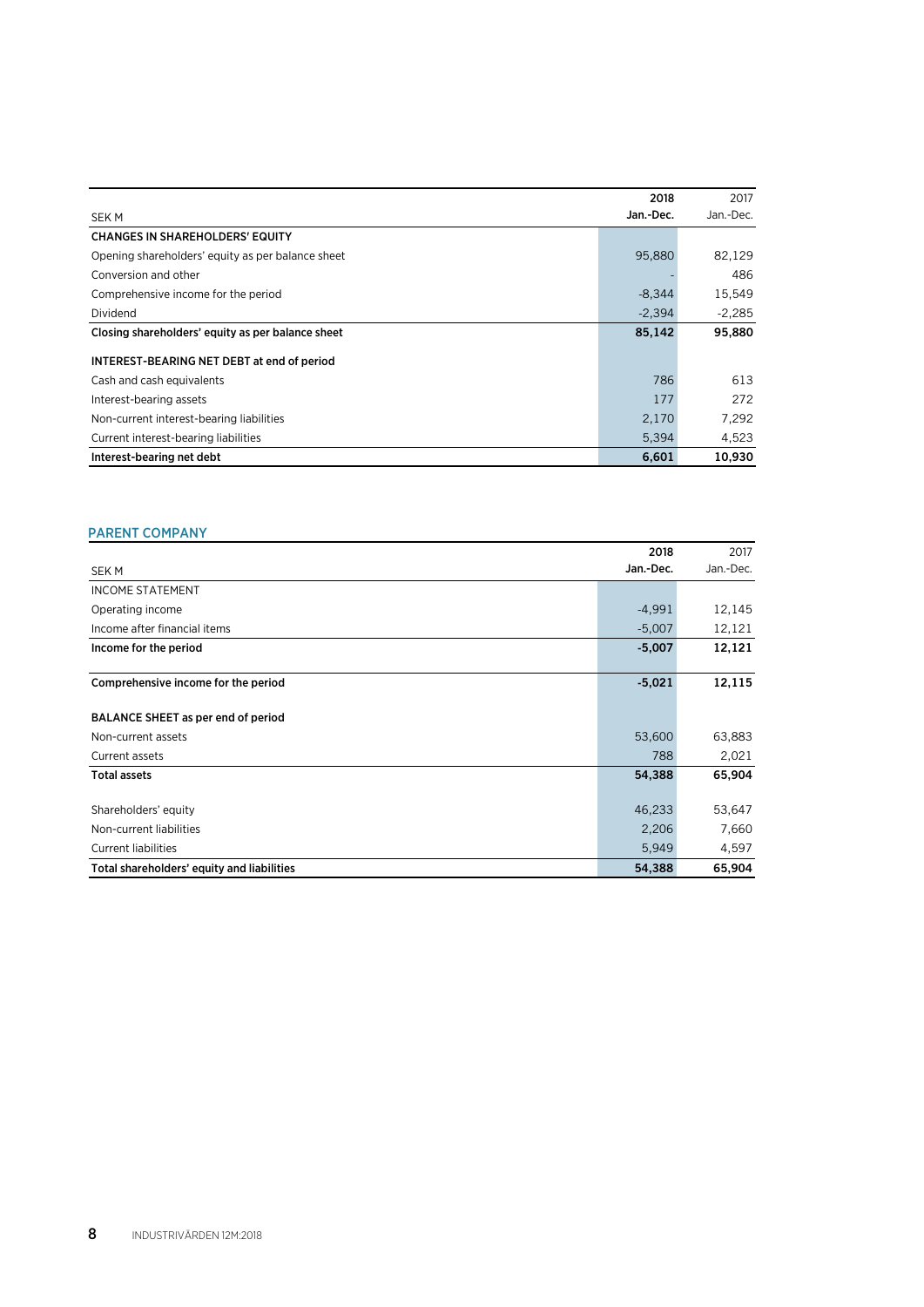### Accounting policies and notes

#### ACCOUNTING POLICIES

This interim report has been prepared in accordance with IAS 34 Interim Financial Reporting. The consolidated financial statements have been prepared in accordance with International Financial Reporting Standards (IFRS) as endorsed by the EU, and the Swedish Annual Accounts Act. The Parent Company's financial statements have been prepared in accordance with RFR 2 – Accounting for Legal Entities, and the Swedish Annual Accounts Act. New or amended IFRSs and IFRIC interpretations have not had any effect on the Group's or Parent Company's earnings or financial position.

#### ALTERNATIVE PERFORMANCE MEASURES

The definitions of the alternative performance measures net asset value, debt-equities ratio, equity ratio, market value of the equities portfolio and interest-bearing net debt are provided in the 2017 Annual Report. These alternative performance measures are essential for understanding and evaluating an investment company's business.

#### TOTAL RETURN ESSITY AND SCA

The total returns for Essity and SCA have been calculated as the respective companies share of the original company SCA's total return before the split (based on share of value at the time of the split) and thereafter based on the value performance of the respective companies. The split was carried out on June 9, 2017, and the first day of trading in Essity shares was June 15, 2017.

#### FAIR VALUE MEASUREMENT OF FINANCIAL INSTRUMENTS

In accordance with IFRS 13, financial instruments are measured at fair value according to a three level hierarchy. Classification is based on input data that is used in measuring the instruments. Instruments in Level 1 are valued according to quoted prices for identical instruments in an active market. Instruments in Level 2 are measured in a valuation model which uses input data that are directly or indirectly observable in the market. Instruments in Level 3 are measured using a valuation technique based on input data that are not observable in a market.

Responsibility for the measurement of fair value rests with management. ISDA master agreements exist with pertinent counterparties.

| 12/31/2018               | Level 1 | Level 2 | Level 3 | Total  |
|--------------------------|---------|---------|---------|--------|
| Assets                   |         |         |         |        |
| Equities                 | 92,034  |         | 136     | 92,170 |
| Derivatives, etc.        |         | 88      |         | 88     |
| <b>Total assets</b>      | 92,034  | 88      | 136     | 92,258 |
|                          |         |         |         |        |
|                          | Level 1 | Level 2 | Level 3 | Total  |
| <b>Liabilities</b>       |         |         |         |        |
| Option component of      |         |         |         |        |
| exchangeable bond        |         | -371    |         | $-371$ |
| Derivatives, etc.        |         | $-40$   |         | $-40$  |
| <b>Total liabilities</b> |         | -411    |         | -411   |

No changes have been made between levels compared with the preceding year.

#### RISKS AND UNCERTAINTIES

The dominant risk in Industrivärden's business is share price risk, i.e., the risk of a change in value caused by changes in share prices. A 1% change in the share price of the holdings in the equities portfolio as per December 31, 2018, would have affected its market value by approximately +/– SEK 900 M.

#### RELATED PARTY TRANSACTIONS

During 2018, dividend income was received from associated companies.